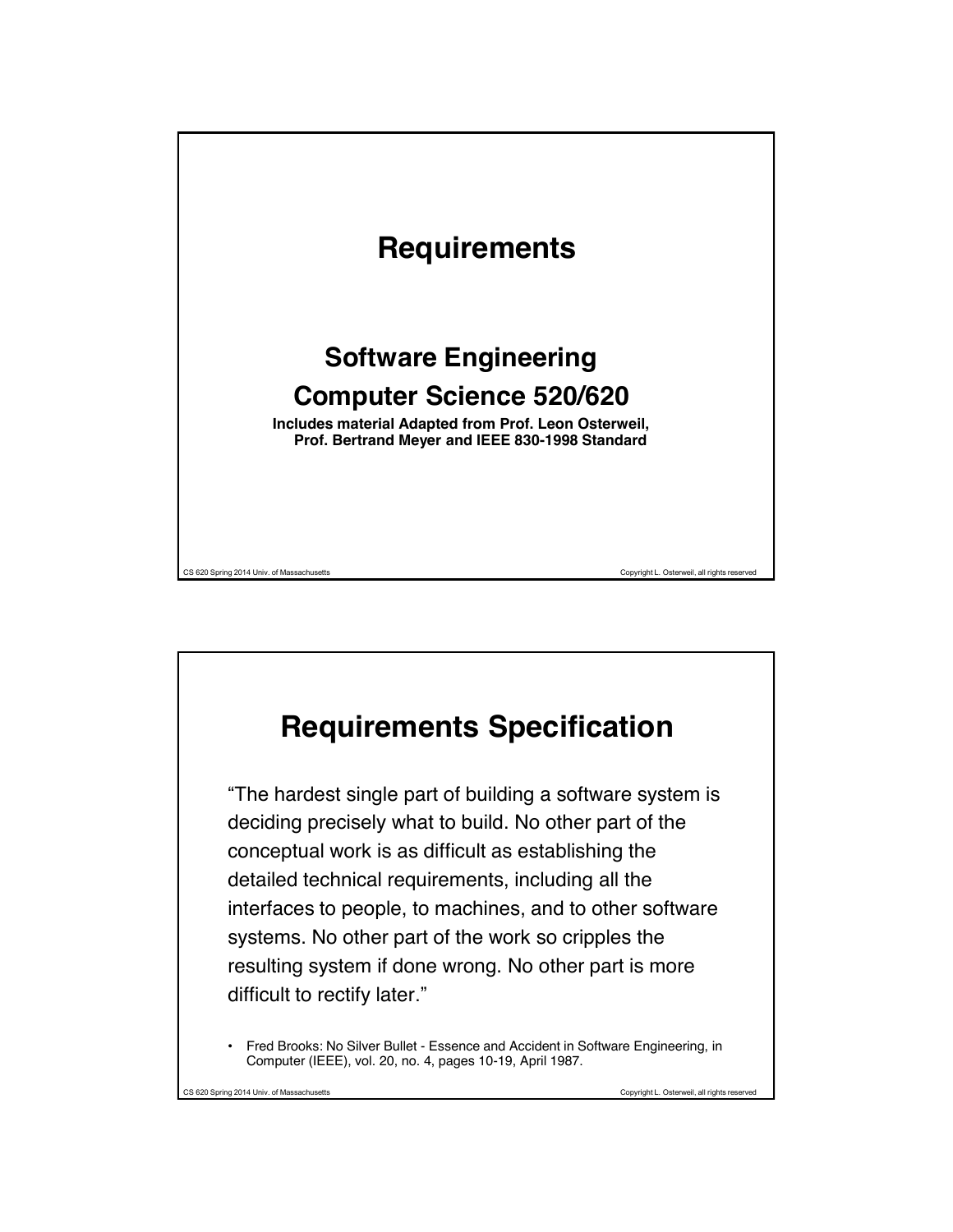

![](_page_1_Figure_1.jpeg)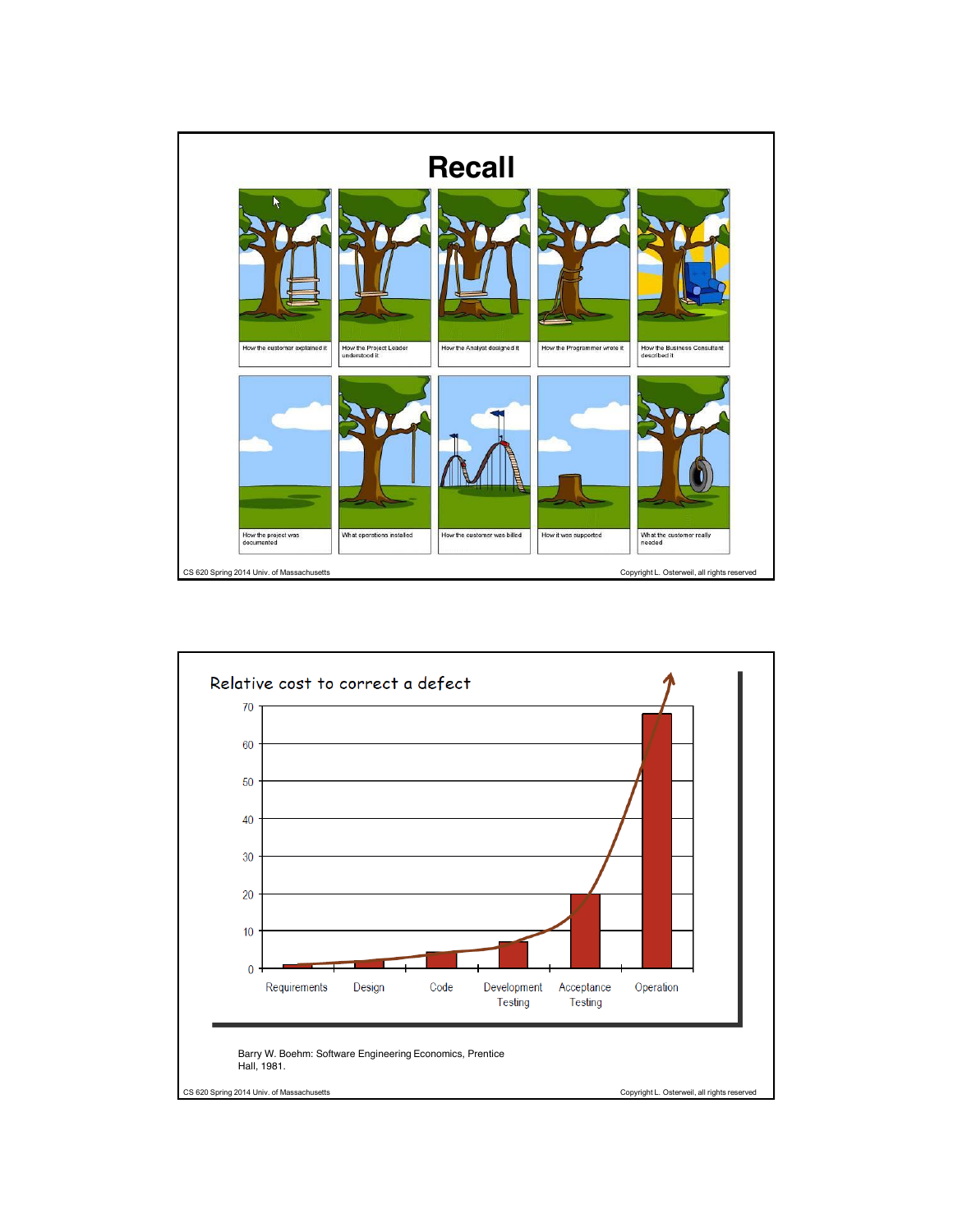![](_page_2_Figure_0.jpeg)

![](_page_2_Figure_1.jpeg)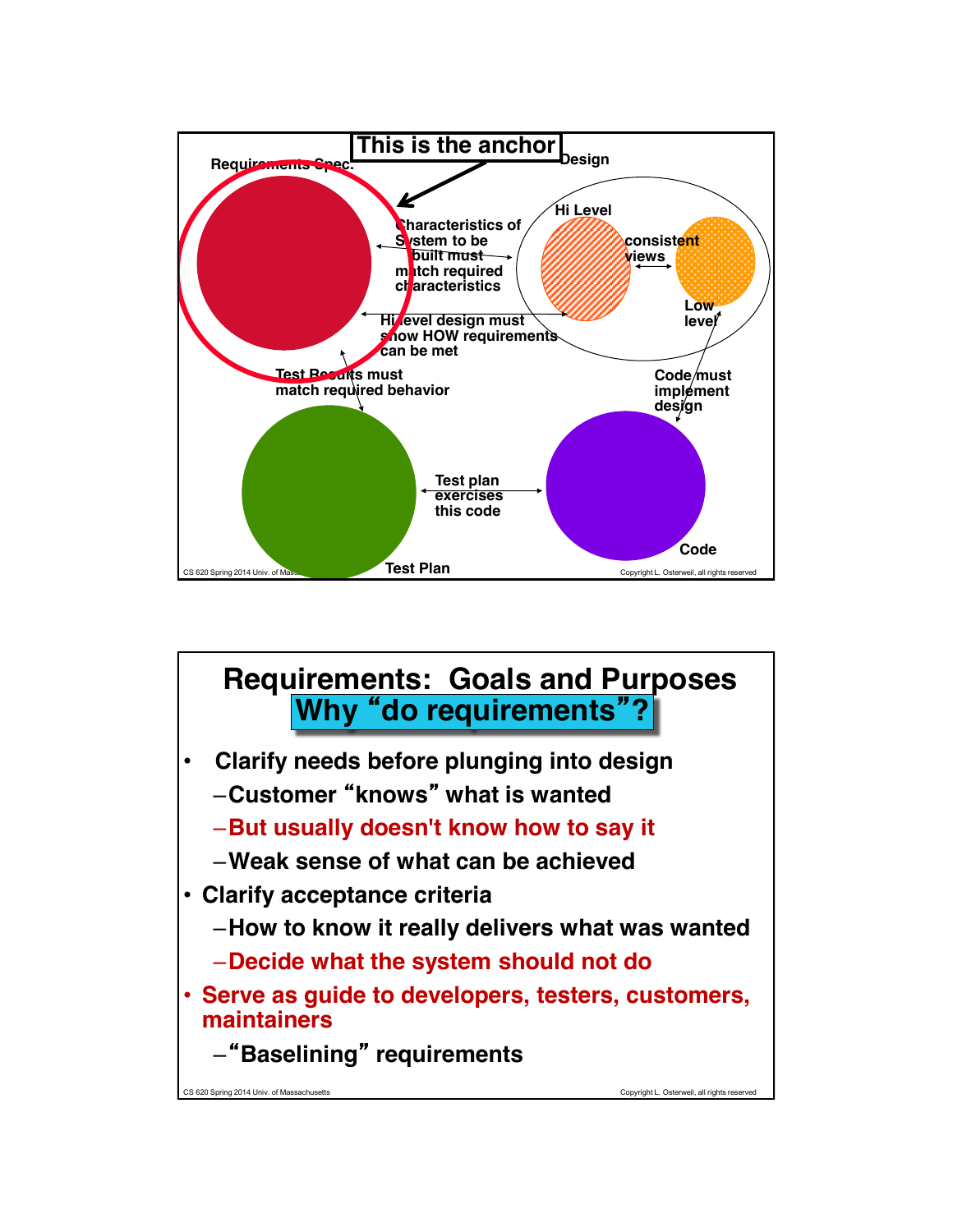![](_page_3_Figure_0.jpeg)

![](_page_3_Figure_1.jpeg)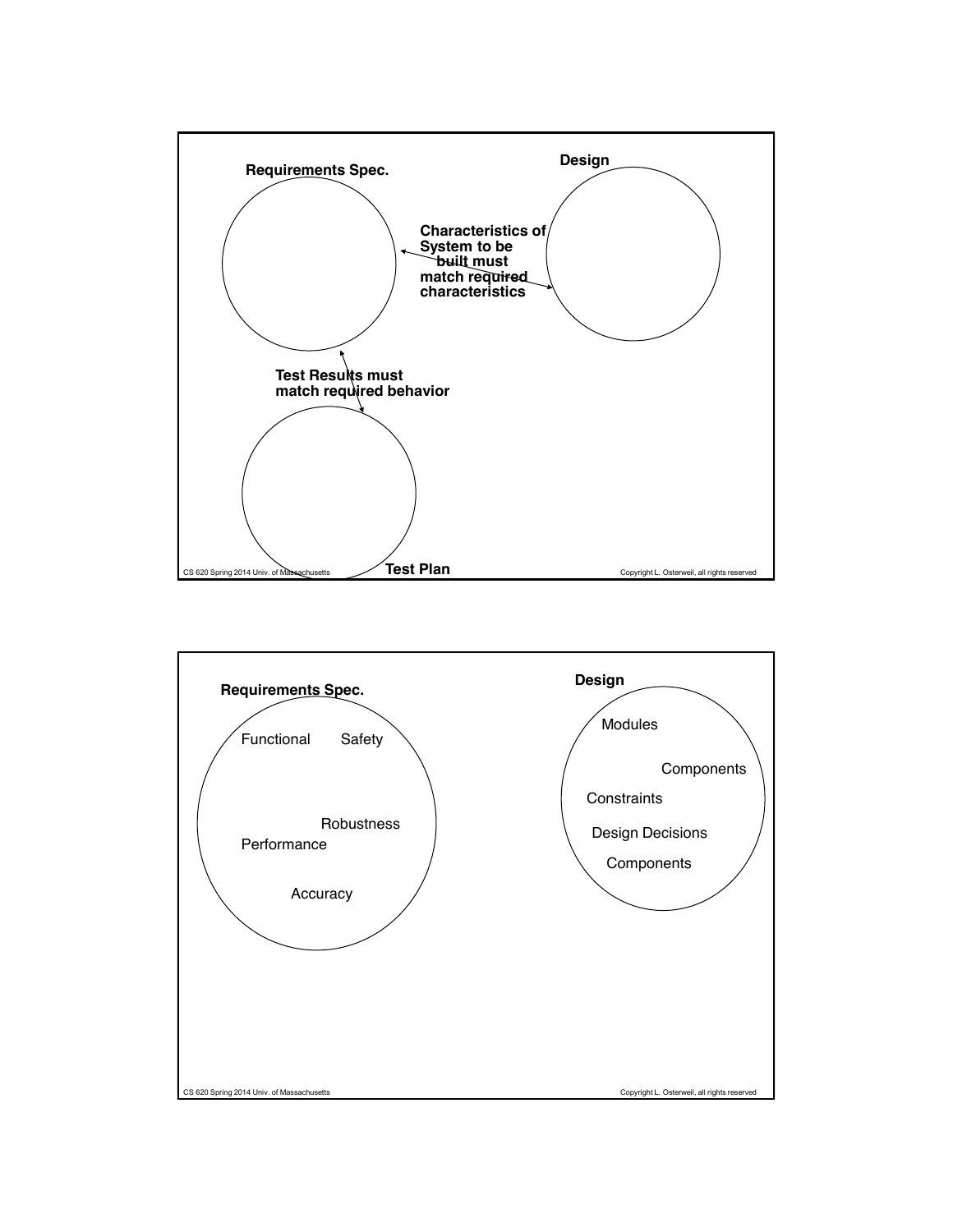![](_page_4_Figure_0.jpeg)

![](_page_4_Figure_1.jpeg)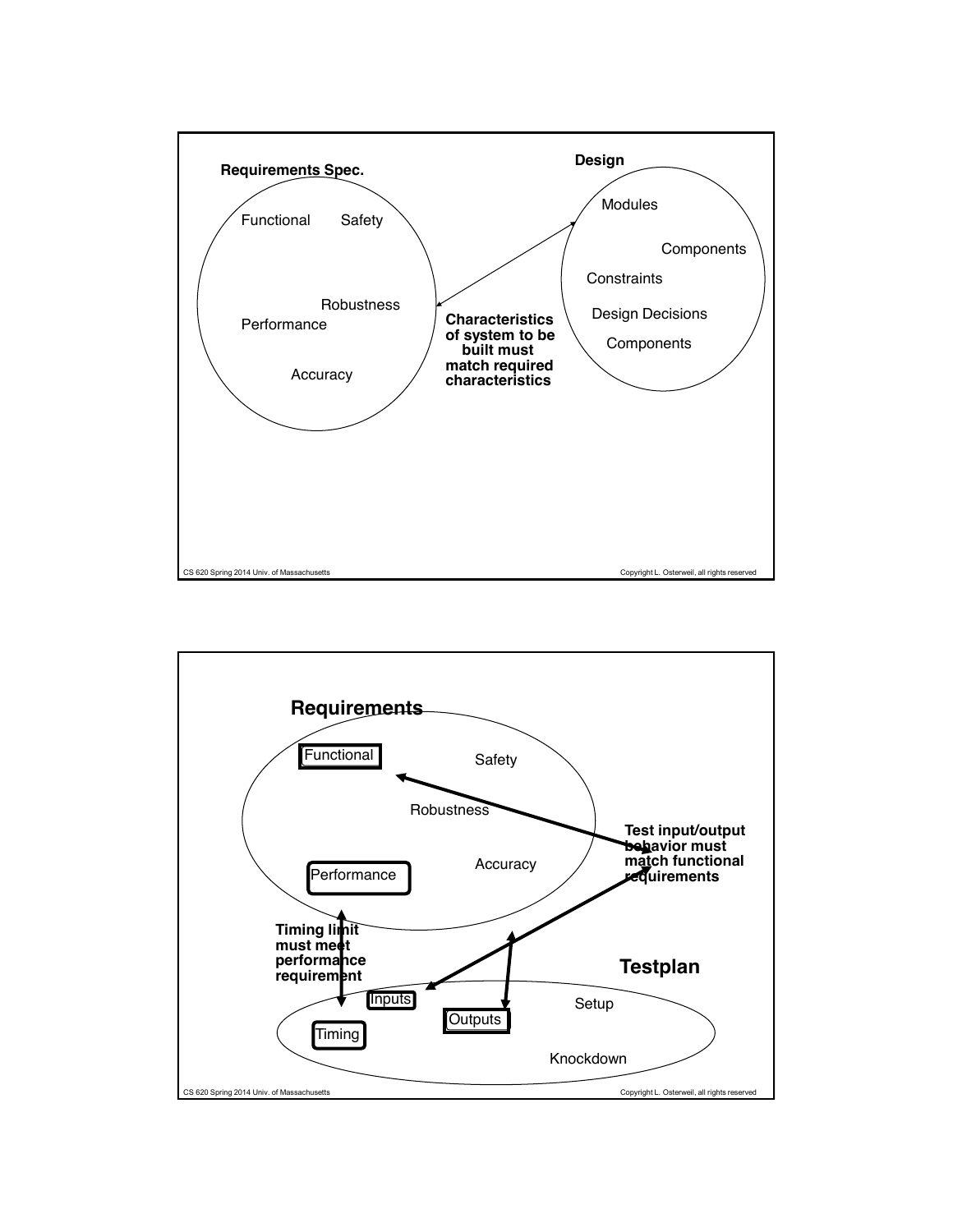![](_page_5_Figure_0.jpeg)

![](_page_5_Figure_1.jpeg)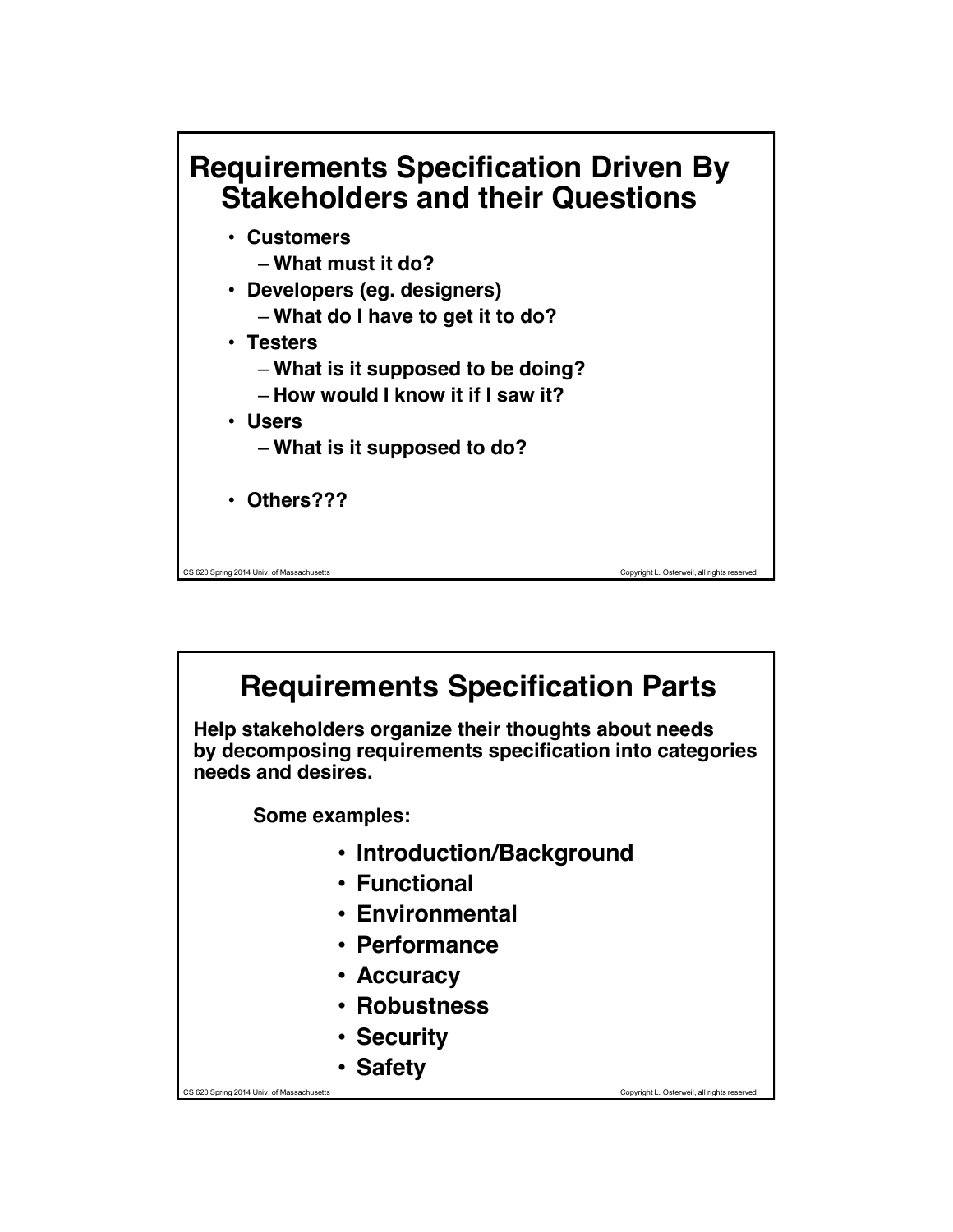![](_page_6_Figure_0.jpeg)

![](_page_6_Picture_1.jpeg)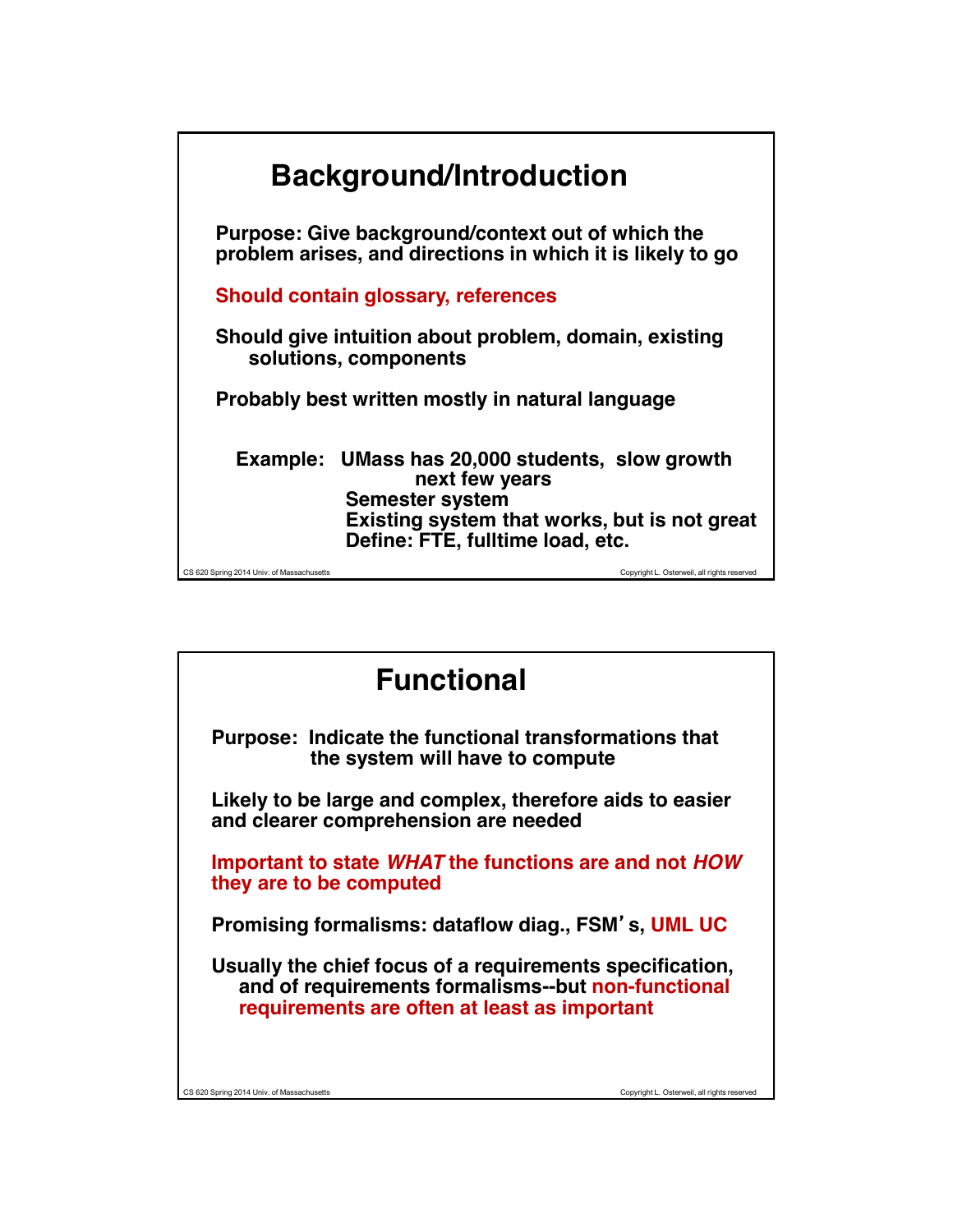![](_page_7_Figure_0.jpeg)

![](_page_7_Figure_1.jpeg)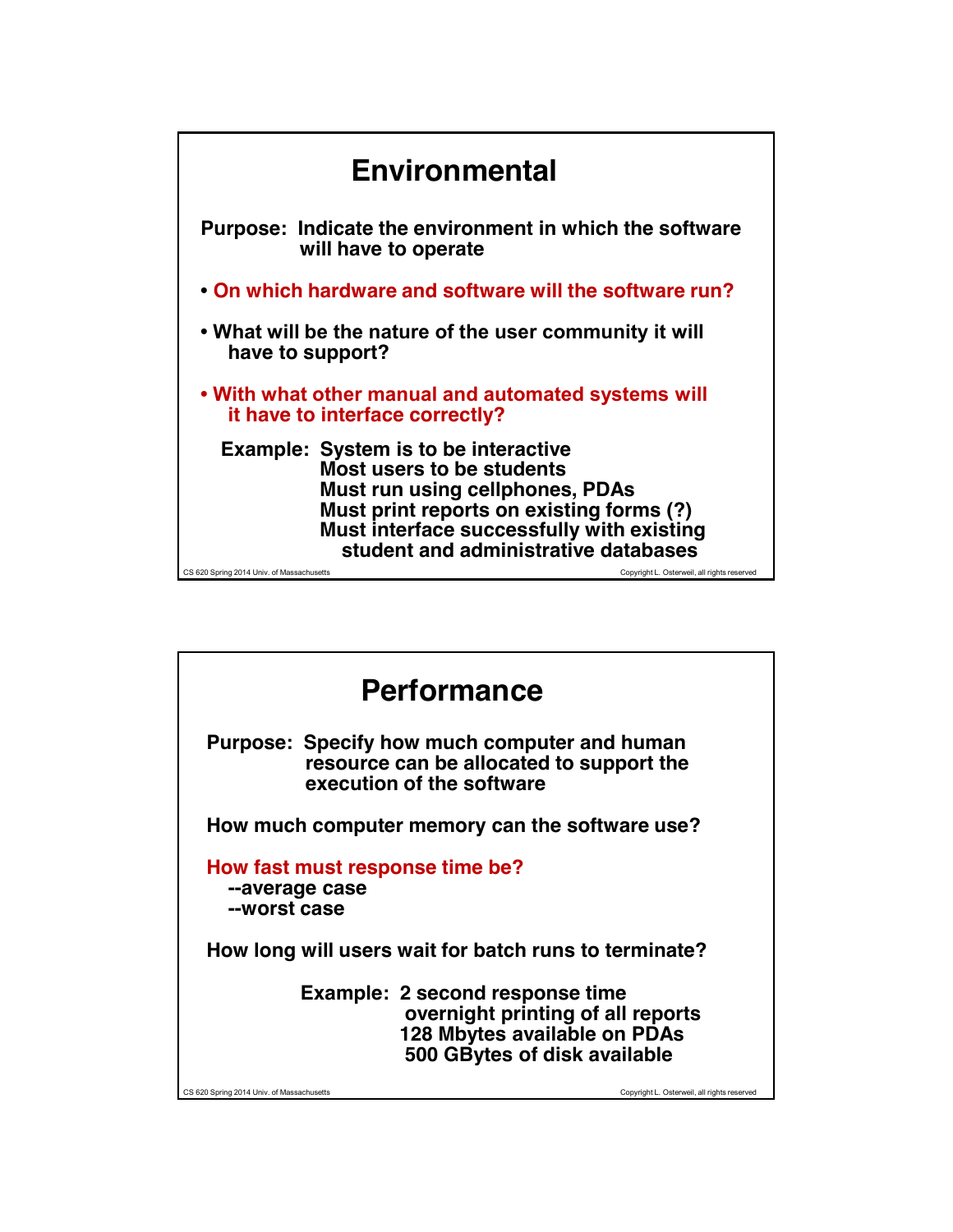| <b>Accuracy</b>                                                                                                   |                                             |
|-------------------------------------------------------------------------------------------------------------------|---------------------------------------------|
| Purpose: Specify how much tolerance (if any)<br>is acceptable in the results                                      |                                             |
| Most important in numerical computations, but                                                                     |                                             |
| Often where "optimality" is defined<br>eg: what is a "good" game of chess?                                        |                                             |
| <b>Example: Reject scheduling constraints that cause</b><br>more than 10% of all student requests to<br>be denied |                                             |
| CS 620 Spring 2014 Univ. of Massachusetts                                                                         | Copyright L. Osterweil, all rights reserved |

| <b>Robustness</b>                                                                                                                                                                             |                                             |
|-----------------------------------------------------------------------------------------------------------------------------------------------------------------------------------------------|---------------------------------------------|
| Purpose: Specify what sorts of abuse the software will<br>have to resist, and how it will respond                                                                                             |                                             |
| What kinds of "illegal" inputs might be expected, and what<br>should be done about them?                                                                                                      |                                             |
| What abnormal environmental conditions might be<br>expected?                                                                                                                                  |                                             |
| Example: System must never corrupt any database<br>--even after a crash<br>System must deny illegal requests politely<br>System must not crash due to<br>--lack of storage<br>--user overload |                                             |
| CS 620 Spring 2014 Univ. of Massachusetts                                                                                                                                                     | Copyright L. Osterweil, all rights reserved |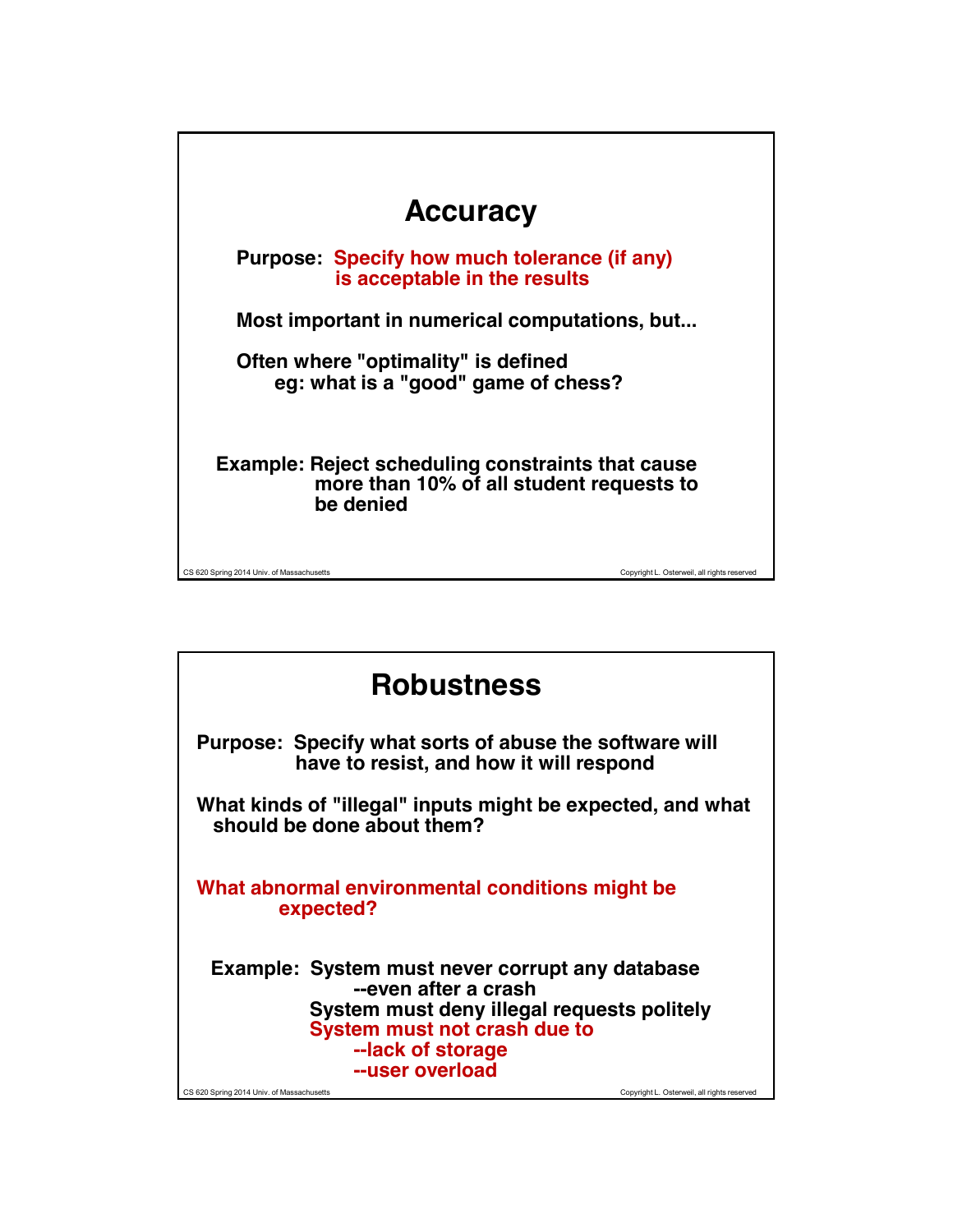![](_page_9_Figure_0.jpeg)

![](_page_9_Figure_1.jpeg)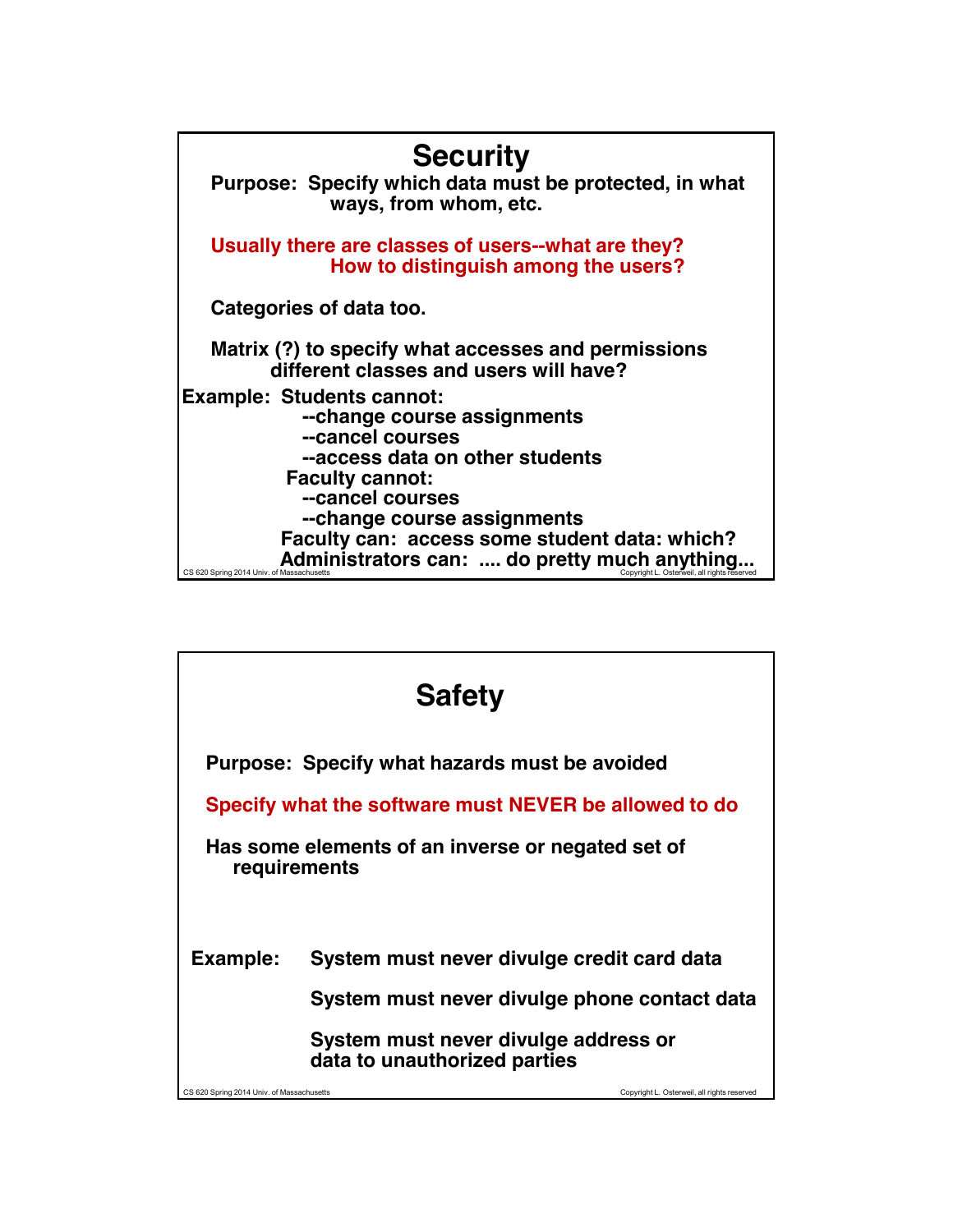![](_page_10_Figure_0.jpeg)

![](_page_10_Picture_1.jpeg)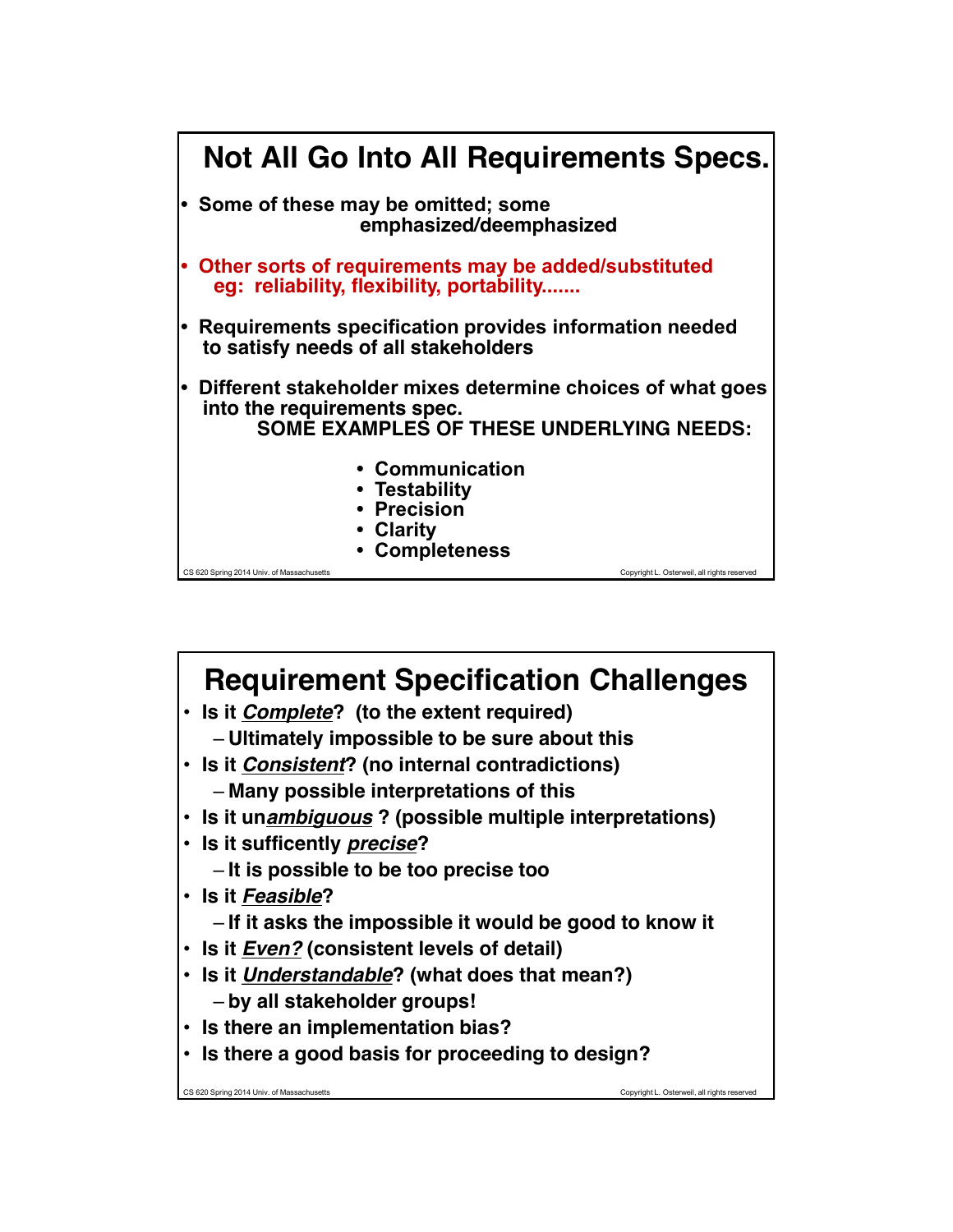![](_page_11_Figure_0.jpeg)

## **Natural Language Prose Requirements Specification**

- **Write requirements in "plain English"**
- **Build upon universal base of understanding of natural language**
- **Possible to augment with defined terms**
- **Use of punctuation for clarification**
- **Text and word processing systems help automate/ maintain/alter**

#### **Examples:**

All input data sets will be terminated with an end of file record System will respond to service requests within 2 seconds System will have a friendly user interface System will never go into an infinite loop

Problem: How to reason about a natural language reqts. spec? How to determine: completeness, unambiguity, etc.?

CS 620 Spring 2014 Univ. of Massachusetts Copyright L. Osterweil, all rights reserved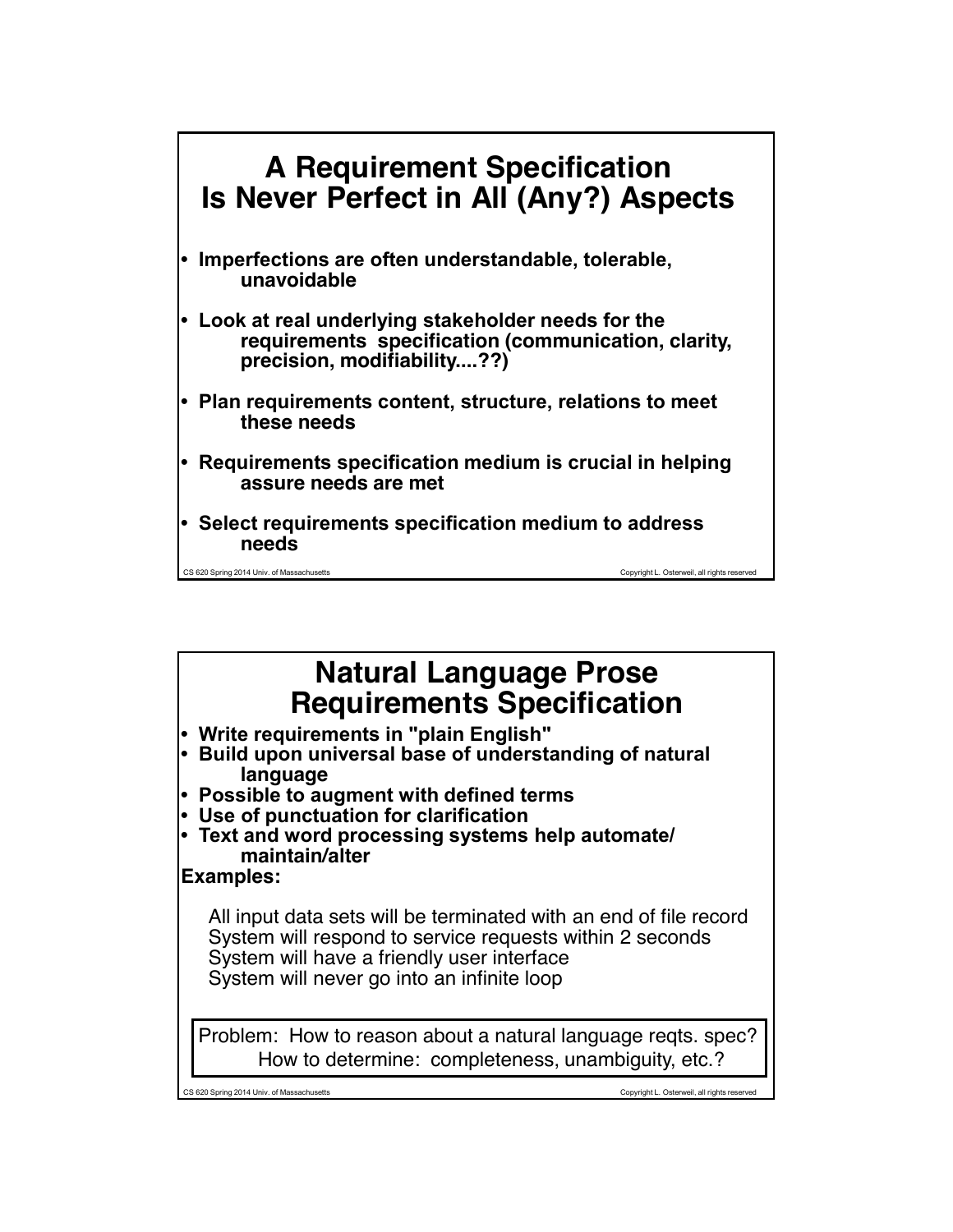![](_page_12_Figure_0.jpeg)

![](_page_12_Figure_1.jpeg)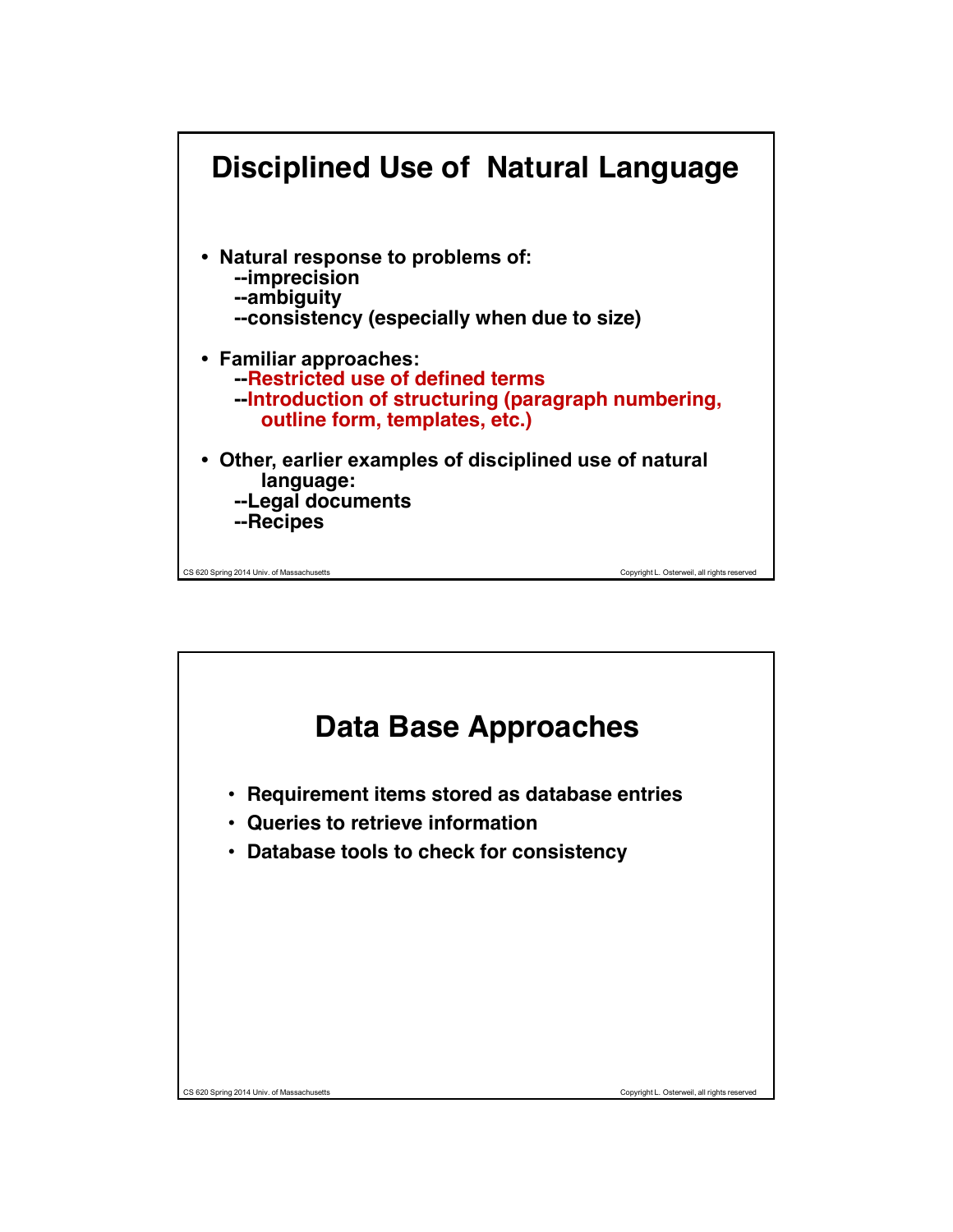## **PSL (Relational Database Organization)**

CS 620 Spring 2014 Univ. of Massachusetts Copyright L. Osterweil, all rights reserved **DESCRIPTION: this process performs those actions needed to interpret time cards to produce a pay statement for each hourly employee.; KEYWORDS: ATTRIBUTES ARE: complexity-level high;<br>GENERATES: pay-stateme** pay-statement, error-listing;<br>time-card; **RECEIVES: time-**<br>SUBPARTS ARE: hourly-paycheck-validation, hourly-emp-update,  **h-report-entry-generates, hourly-paycheck-production; PART OF: payroll-processing; DERIVES: pay-statement; USING: time-card, hourly-employee-record; DERIVES: hourly-employee-report; USING: time-card, hourly-employee-record; DERIVES: error-listing; USING: time-card, hourly-employee-record; PROCEDURE:** << not usually included in a requirements spec.>> **HAPPENS: number-of-payments TIMES-PER pay-period; TRIGGERED BY: hourly-emp-processing-event; TERMINATION-CAUSES: new-employee-processing-event; SECURITY IS: company-only;**

![](_page_13_Figure_2.jpeg)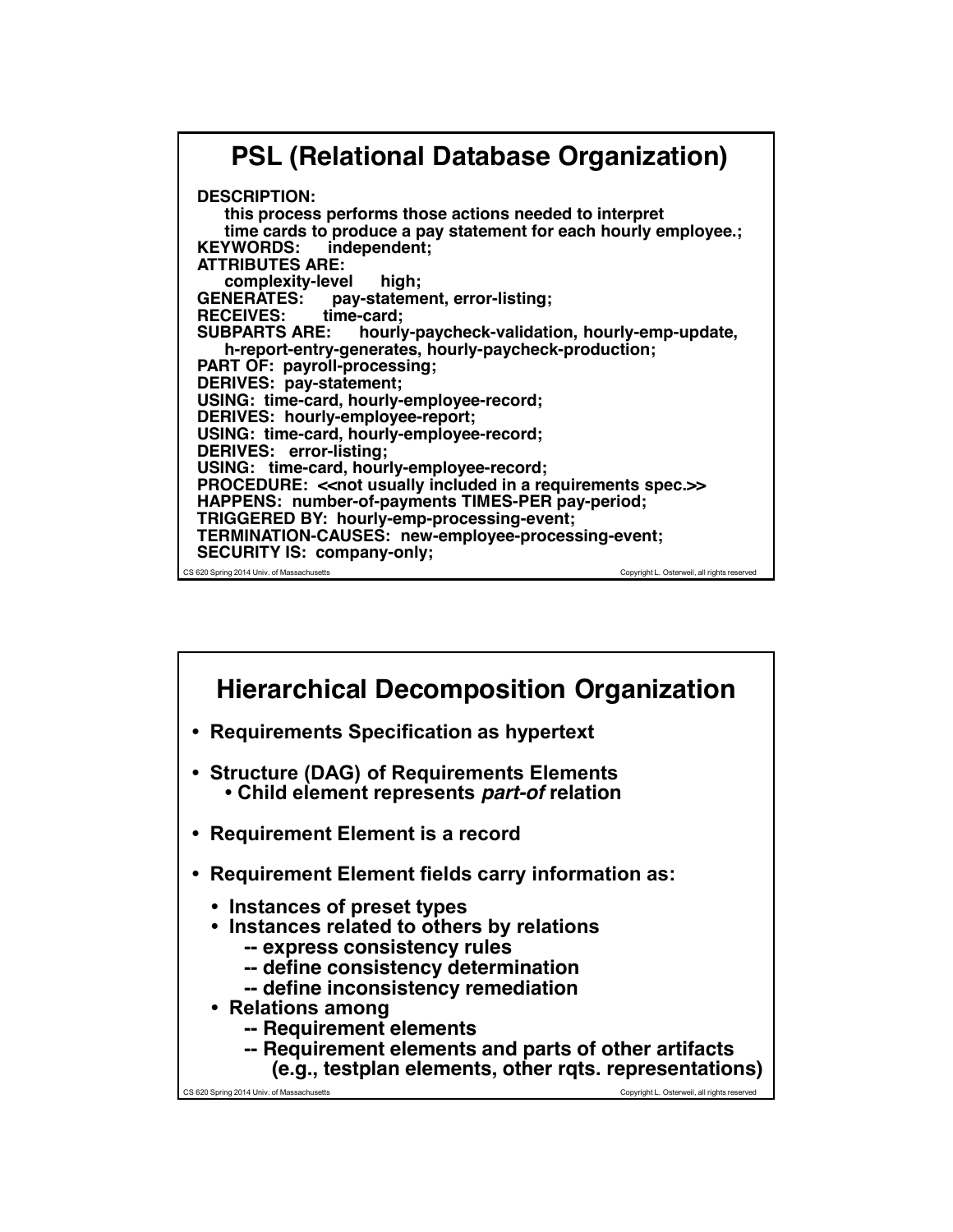![](_page_14_Figure_0.jpeg)

![](_page_14_Figure_1.jpeg)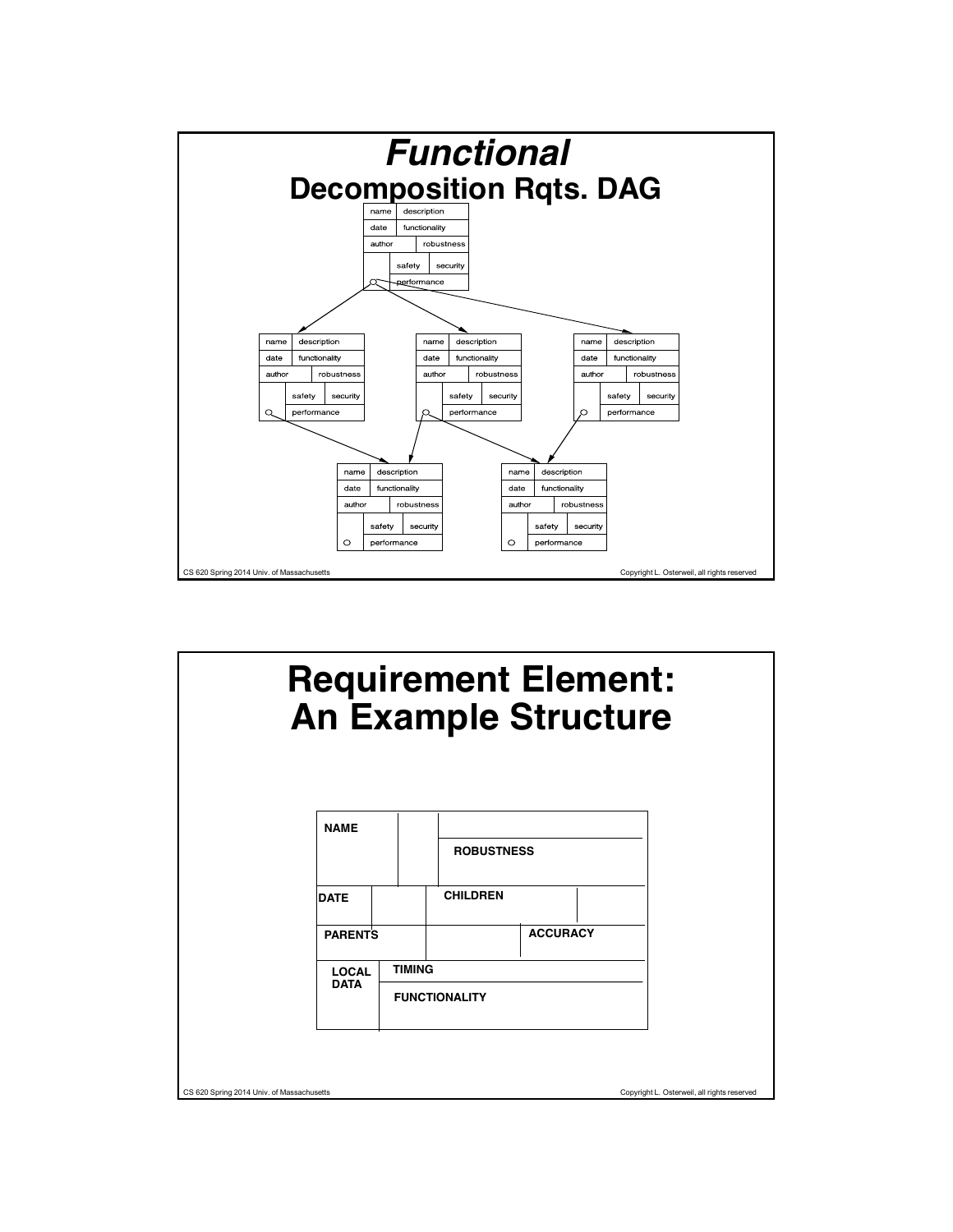![](_page_15_Figure_0.jpeg)

![](_page_15_Figure_1.jpeg)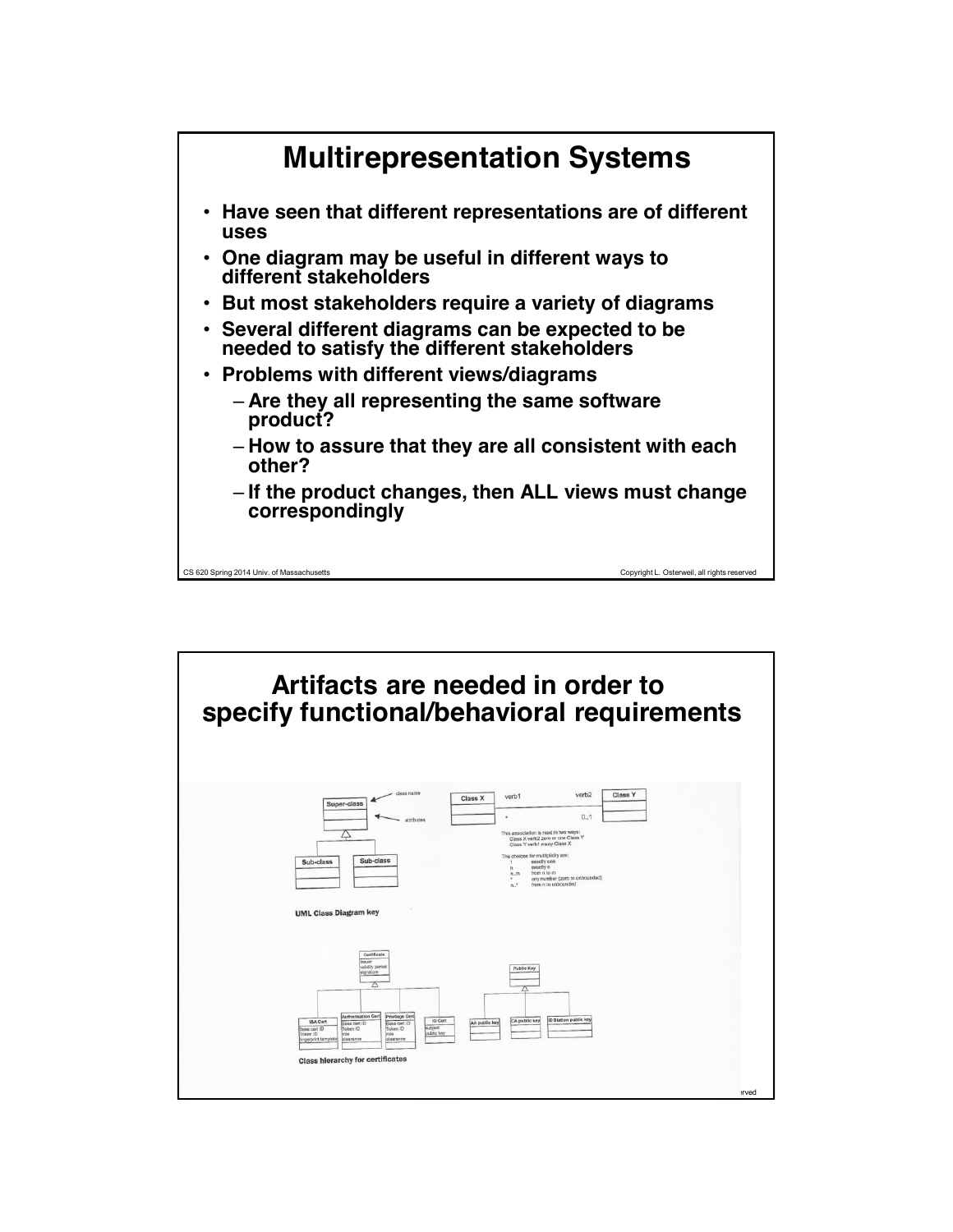![](_page_16_Figure_0.jpeg)

![](_page_16_Figure_1.jpeg)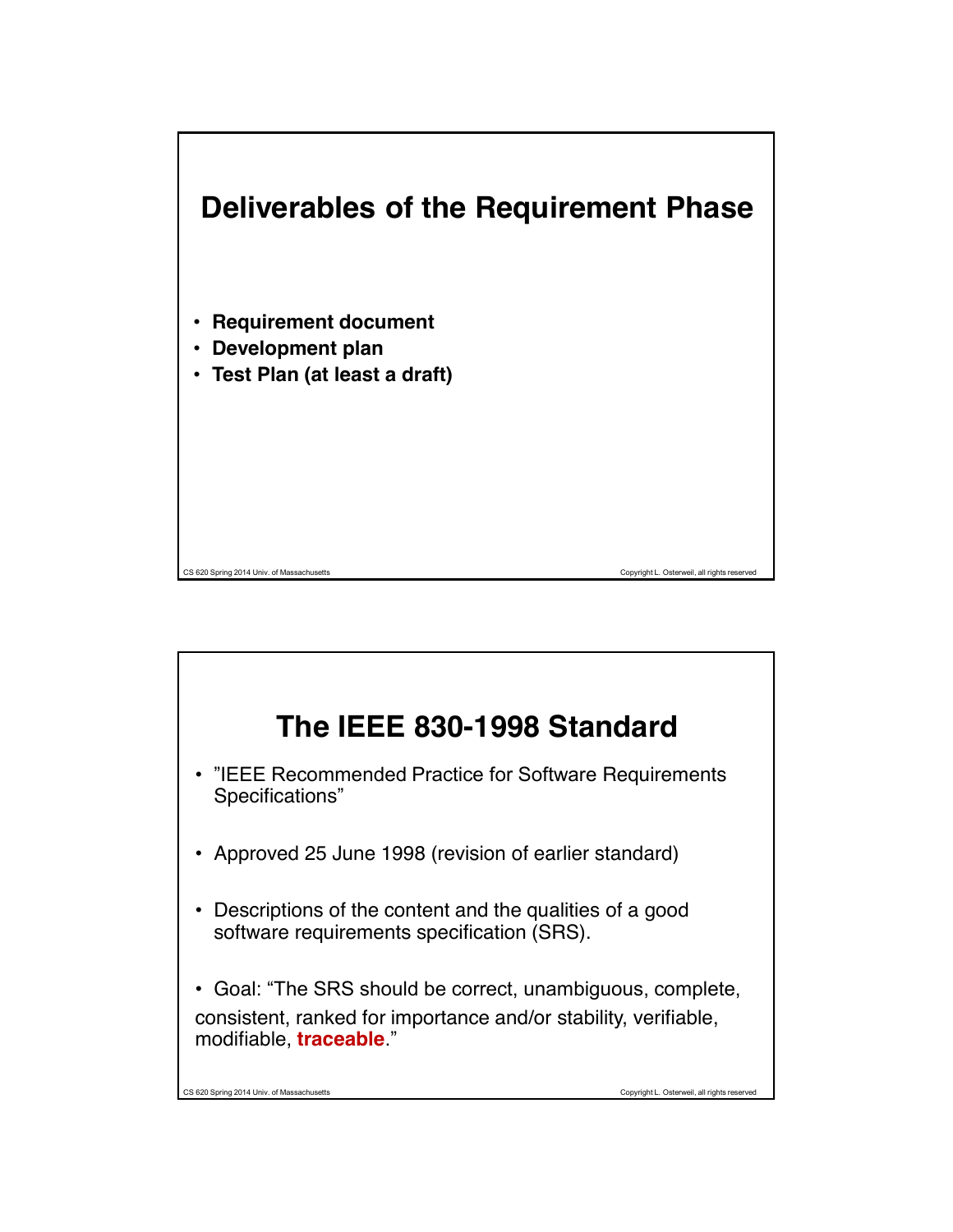![](_page_17_Figure_0.jpeg)

![](_page_17_Figure_1.jpeg)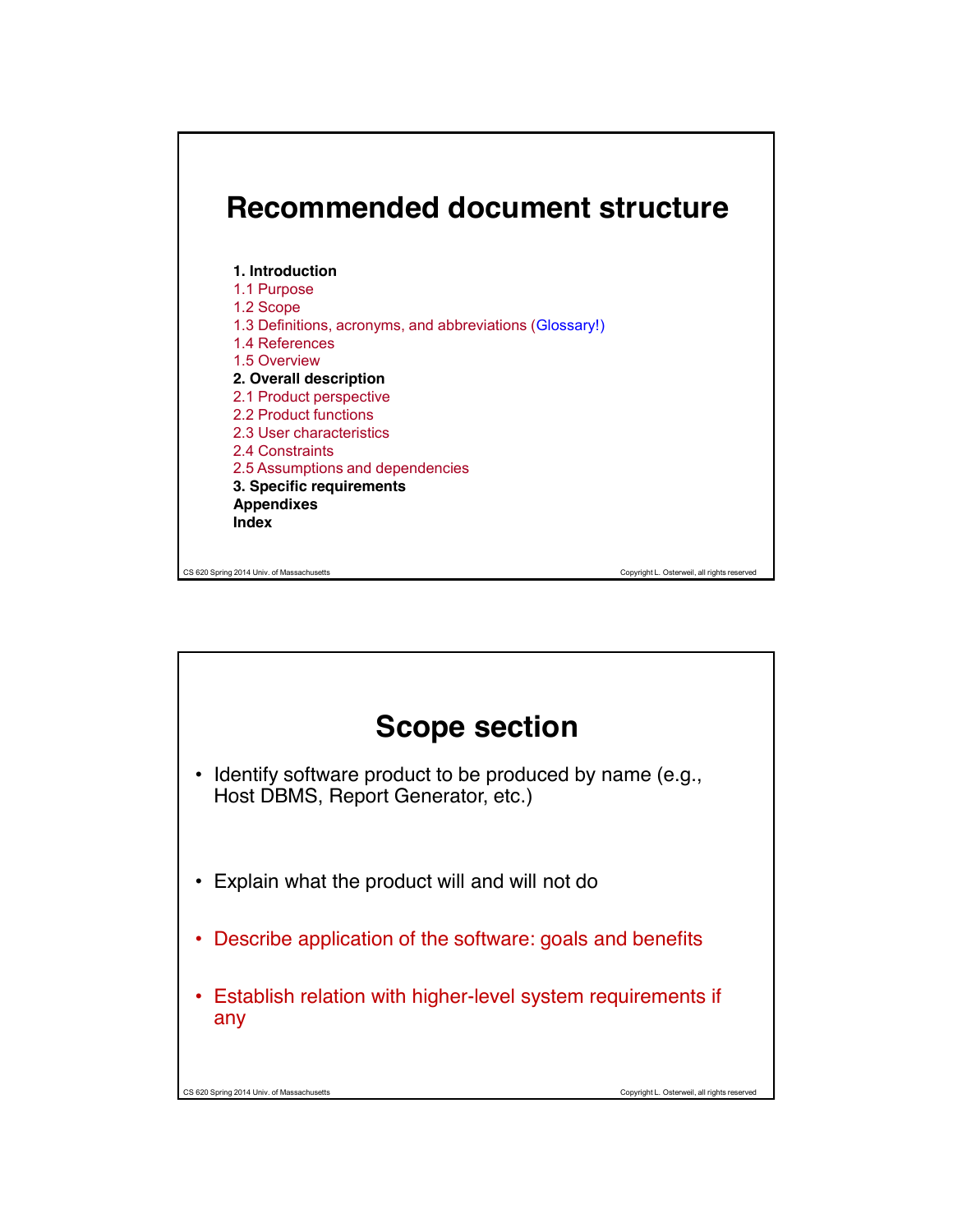![](_page_18_Figure_0.jpeg)

![](_page_18_Picture_1.jpeg)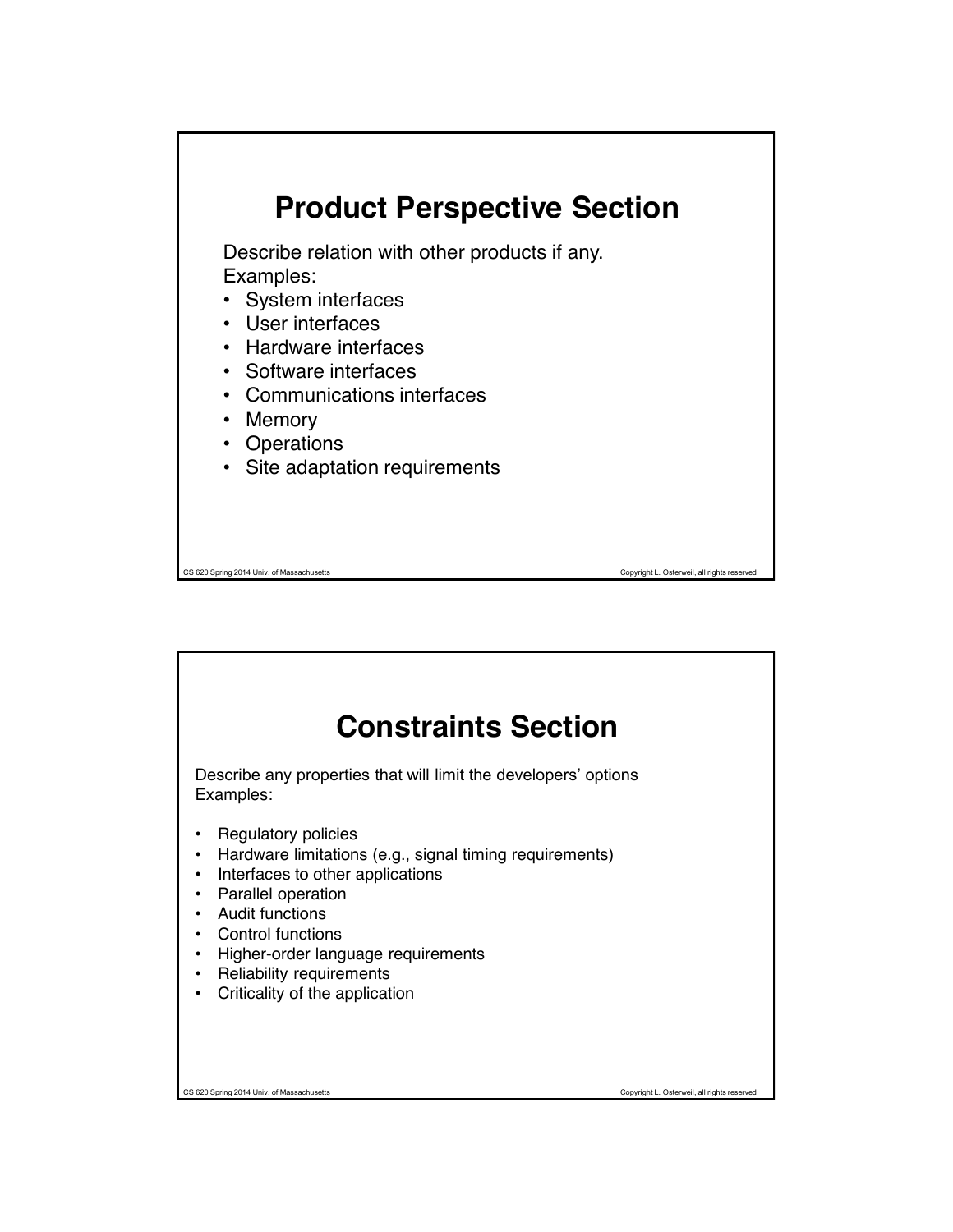# **Specific Requirements Section**

This section brings requirements to a level of detail making them usable by designers and testers.

Examples:

- Details on external interfaces
- Precise specification of each function
- Responses to abnormal situations
- Detailed performance requirements
- Database requirements
- Design constraints
- Specific attributes such as reliability, availability,security, portability

CS 620 Spring 2014 Univ. of Massachusetts Copyright L. Osterweil, all rights reserved

# **Specific Requirements Section: Example**

#### **3. Specific requirements**

- 3.1 External interfaces
	- 3.1.1 User interfaces
	- 3.1.2 Hardware interfaces
	- 3.1.3 Software interfaces
	- 3.1.4 Communication interfaces
- 3.2 Functional requirements
- … 3.3 Performance requirements
- …
- 3.4 Design constraints
- … 3.5 Quality requirements

…

3.6 Other requirements

CS 620 Spring 2014 Univ. of Massachusetts Copyright L. Osterweil, all rights reserved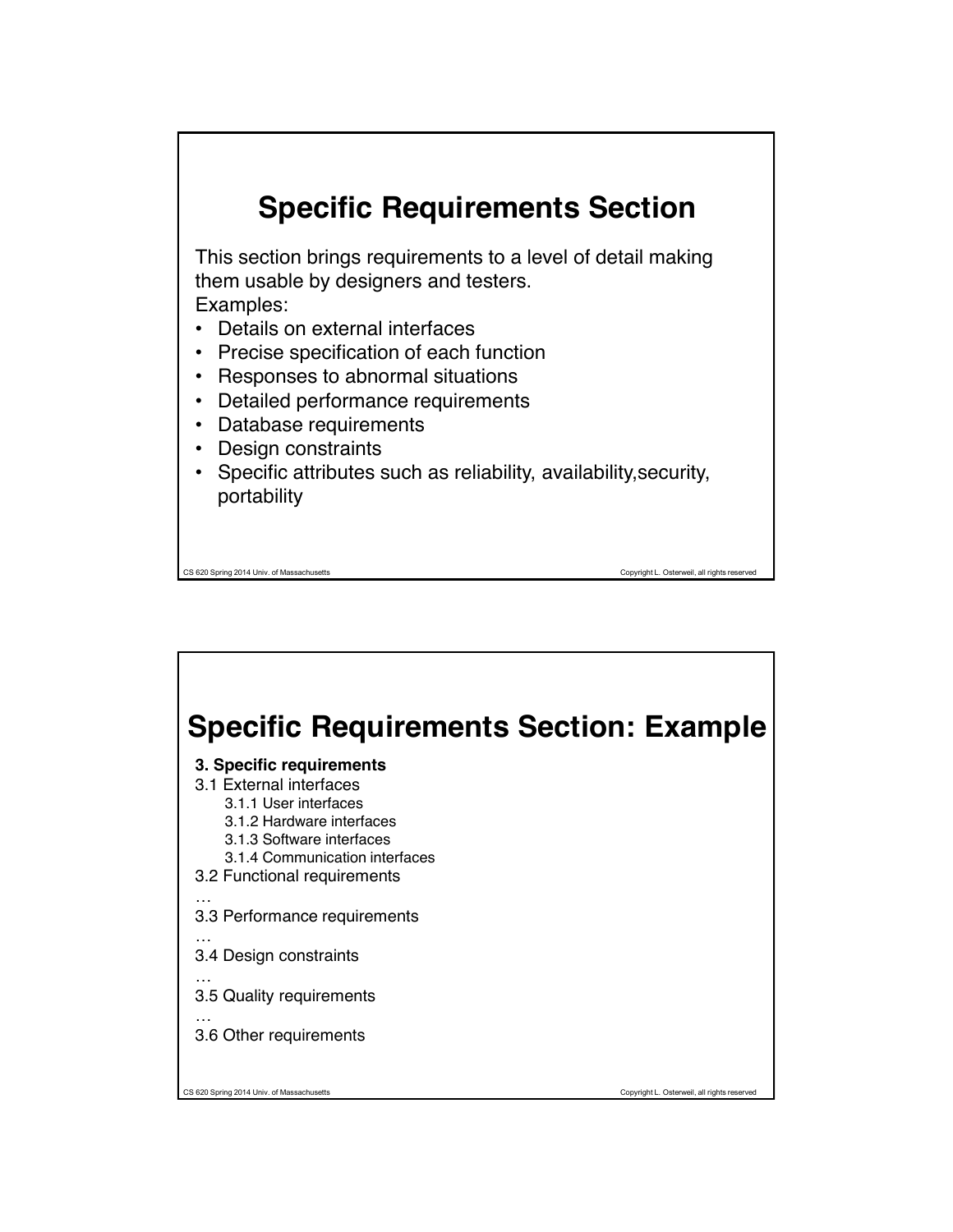![](_page_20_Figure_0.jpeg)

![](_page_20_Figure_1.jpeg)